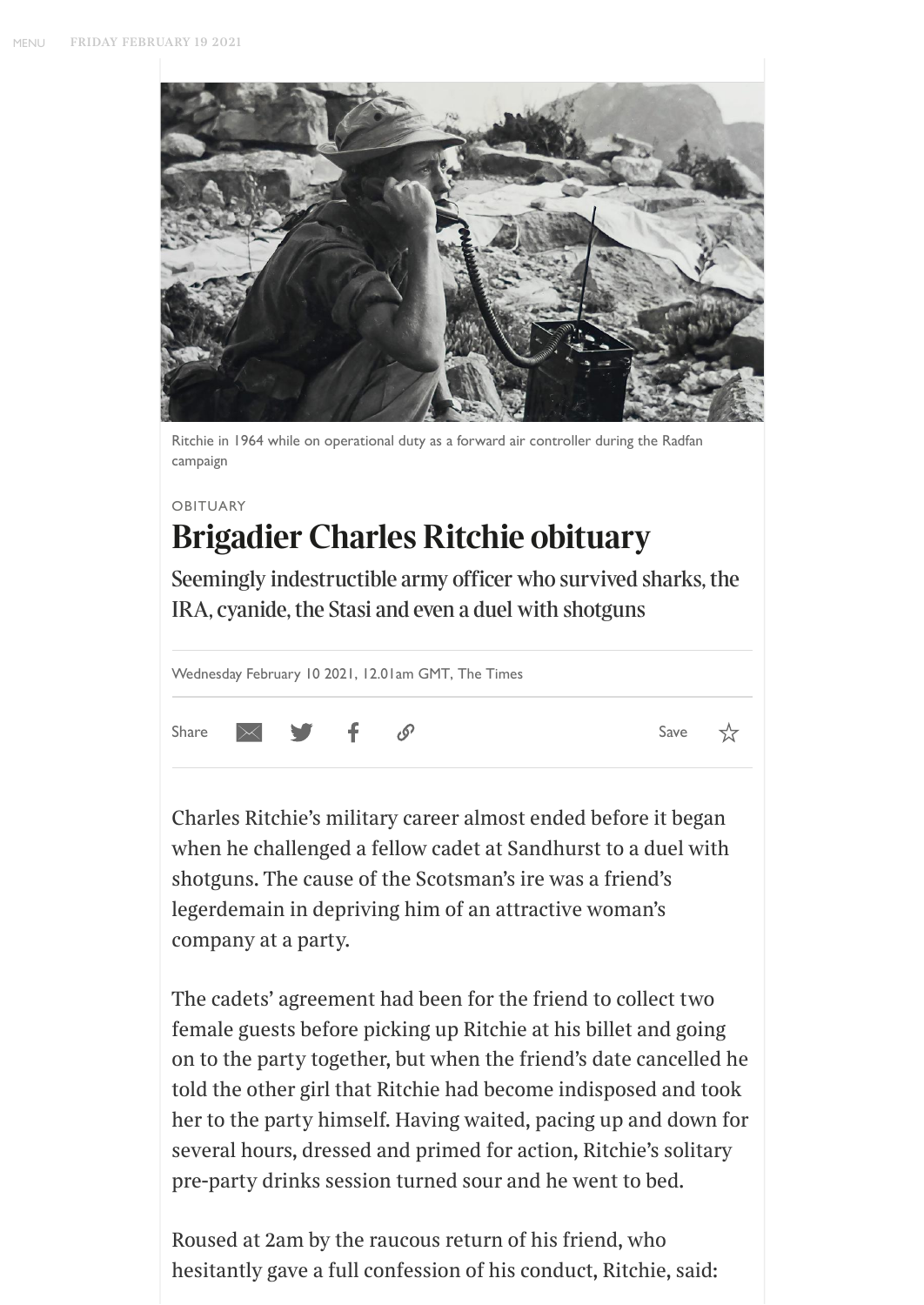*"You contemptible bastard, I am challenging you to a duel! Firearms, at dawn, with seconds in attendance." The appointment was postponed until after lunch and it was decided that each party would take alternate shots, starting at a distance of 75 yards, advancing one yard after each shot, until blood was drawn. Tweed caps and bowed heads would oer some protection to the eyes. In the event the pair walked, shooting at each other in turn with pellets stinging their bare arms until at about 50 yards his opponent charged, yelling a war cry and shooting from the hip, drawing blood from Ritchie's arm. The friend claimed victory but Ritchie was not satisfied, ambushing him and firing over his head as they returned to the lines. A company sergeant-major predicted their ejection from Sandhurst but the duel resulted only in a dressing down and a lasting reputation for being a swashbuckler.*

*The escapade characterised the luck and derring-do of an incident-prone life during which Ritchie survived encounters with sharks, tribesmen, the IRA and even his own men, as well as arrest by the Russians for espionage. It also showed the passion for drama of a frustrated actor who would go on to mobilise his extrovert's charm to defuse tensions in hostile environments ranging from Libya to the Edinburgh Military Tattoo. Living according to his motto that "laughter is the best weapon", the title of his posthumously published memoir, he was a fine raconteur in the military mould.*

*Soon after passing out from Sandhurst Ritchie had two scrapes with death in the mid-1960s while serving with the Royal Scots in the Radfan campaign in South Yemen. One afternoon he was sitting on a radio battery out in the open while taking an early supper when he came under sniper fire. He collapsed to the floor, thinking that he had been hit. After the firing stopped he realised that he had not been wounded but the battery had taken a direct round.*

*He had another brush with death while clearing an empty house of bugs so that it could be used for shelter for his mortar section. He ordered a young soldier to "flash-burn" it — meaning laying a trickle of petrol inside its walls and lighting it — but the subordinate poured a 20-litre jerrycan over the floor and*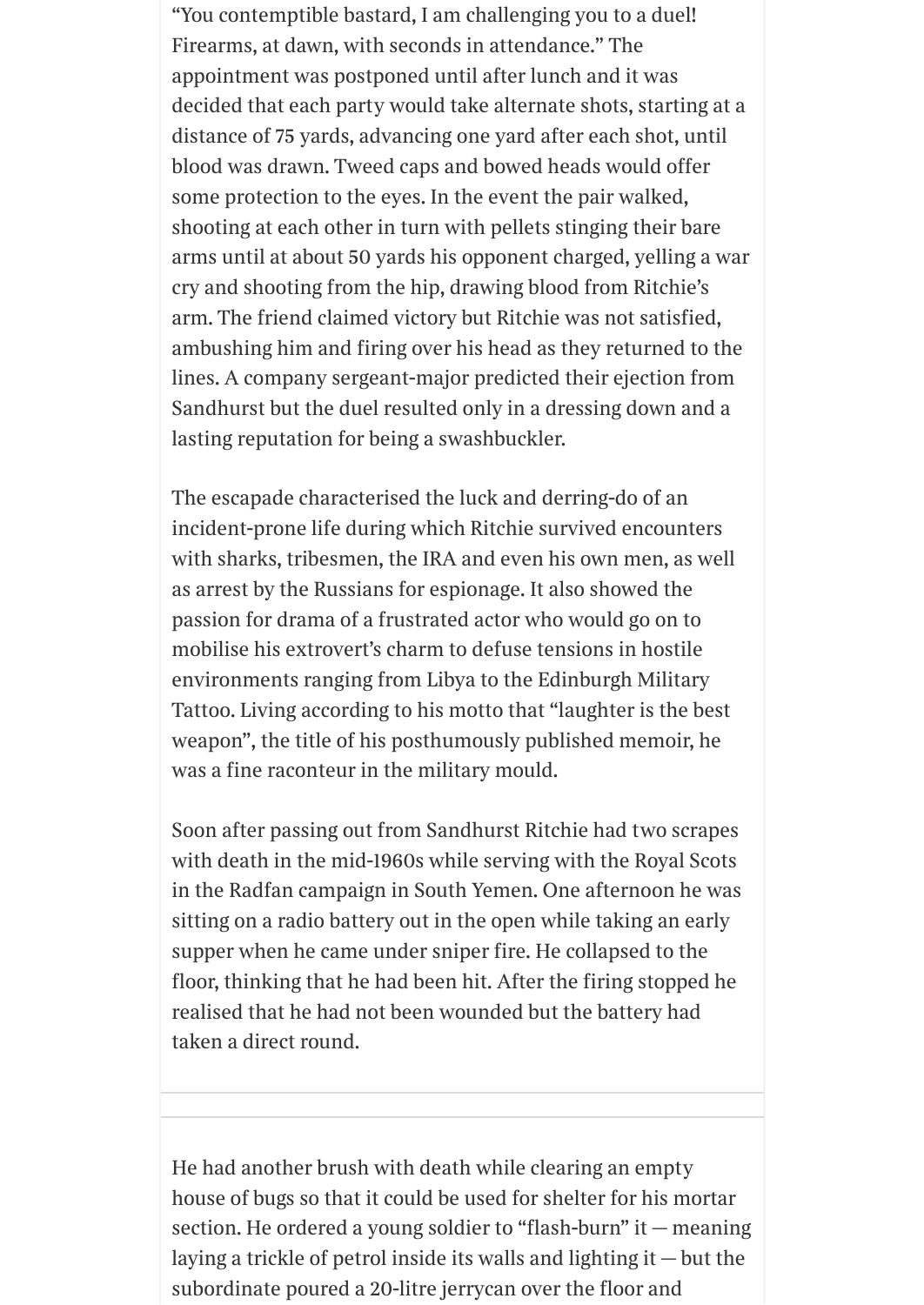*dropped a lit match through a window as Ritchie entered to inspect it. The explosion blew him back 30 yards into a cattle ring.*

*Badly burnt and apparently lifeless, he was given the last rites by a padre as he was lifted into a helicopter. A letter of condolence was sent to his parents in Scotland. Medics then realised that an overdose of morphia had sent him into a coma. He was discharged from hospital a few weeks later without any obvious signs of lasting damage.*

*Charles David Maciver Ritchie, the elder son of Lieutenant-Colonel Bill Ritchie of the Royal Scots, was born into a military family at Inverness in 1941. At Wellington College he wanted to be an actor but a friend persuaded him to join the army.*

*In 1962 Ritchie was posted to the 1st Battalion in Libya, where he gallantly survived poisoning from a bunch of grapes which local Italian farmers had sprayed with hydrogen cyanide as a pesticide. Not long afterwards he emerged without significant harm from a helicopter crash on Salisbury Plain and shot a wolf with which he came face-to-face at the entrance to his tent during winter warfare training in Arctic Canada. He also swam unperturbed among venomous sea-snakes and saltwater crocodiles o the coast of East Timor and fought o a shark in the waters of Belize.*



Ritchie as colonel of the Royal Scots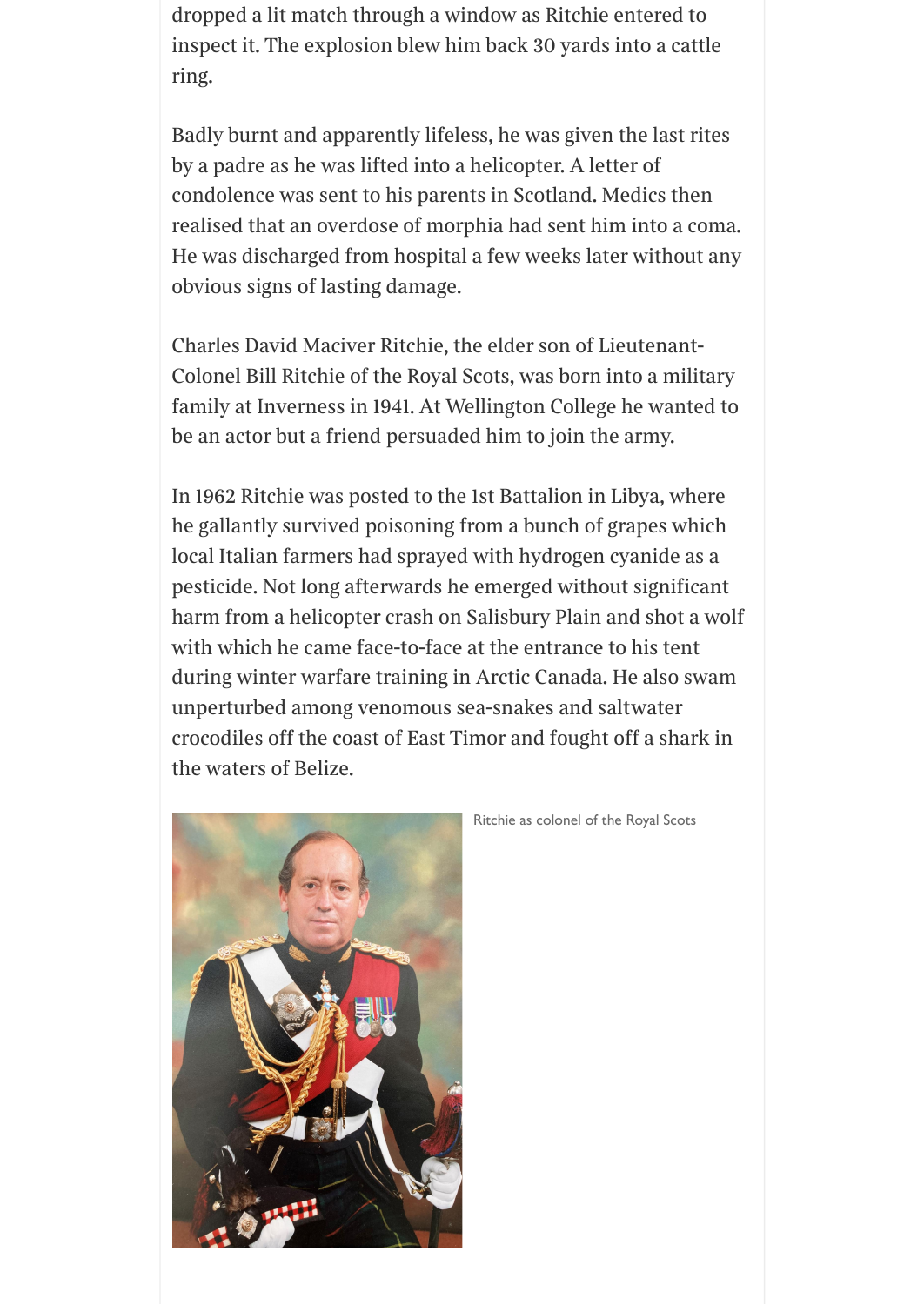*His memoir modestly glossed over the achievements of a distinguished army career. He was appointed Operations Ocer with the British commanders-in-chief mission to the Soviet Forces in Germany in 1978. Suited to the game of "gentleman spying", his many cat-and-mouse escapades with the East German Stasi ended when, having spent all night in a ditch to photograph previously unseen Russian military equipment, he was captured by members of the Spetznatz (Russian special forces) while making his escape. He was formally expelled from East Germany and appointed an MBE. He was later advanced to CBE.*

*While an instructor at the Joint Services Sta College at Greenwich in 1984 he married Araminta Luard, who with their son, Paul, survives him. Araminta would in time become a veteran of his bardic tale-telling.*

*In the 1980s he commanded 3rd Battalion The Ulster Defence Regiment in Northern Ireland and was promoted to brigadier in 1988 at a time when his regiment was subject to increasing terrorist attacks o duty and claims of misconduct on duty.*

*The remainder of his army career was marked by a series of senior appointments, including national military representative at Shape, the Nato command centre in Belgium, and chief of sta to the UN Protection Force in the former Yugoslavia during one of the most bitter periods of the conflict.*

*Towards the end of his soldiering life he was appointed colonel of the Royal Scots and an aide-de-camp to the Queen. His final military job, military attaché in Paris, coincided with the death of Diana, Princess of Wales, and he broke protocol by draping her con with the Royal Standard, not the Union Flag. He went with his heart, he said, not his head.*

*After his retirement in 1998 he worked briefly for a Canadian soya company, but it was in roles such as a director of the Edinburgh (now Royal) Military Tattoo and as a member of the Countryside Alliance that his enthusiastic nature shone. His sense of duty and generous spirit won him many admirers throughout his life — even among his enemies. Before his Russian captors had ejected him from East Germany, they held a farewell party out of respect for "the mad Scotsman".*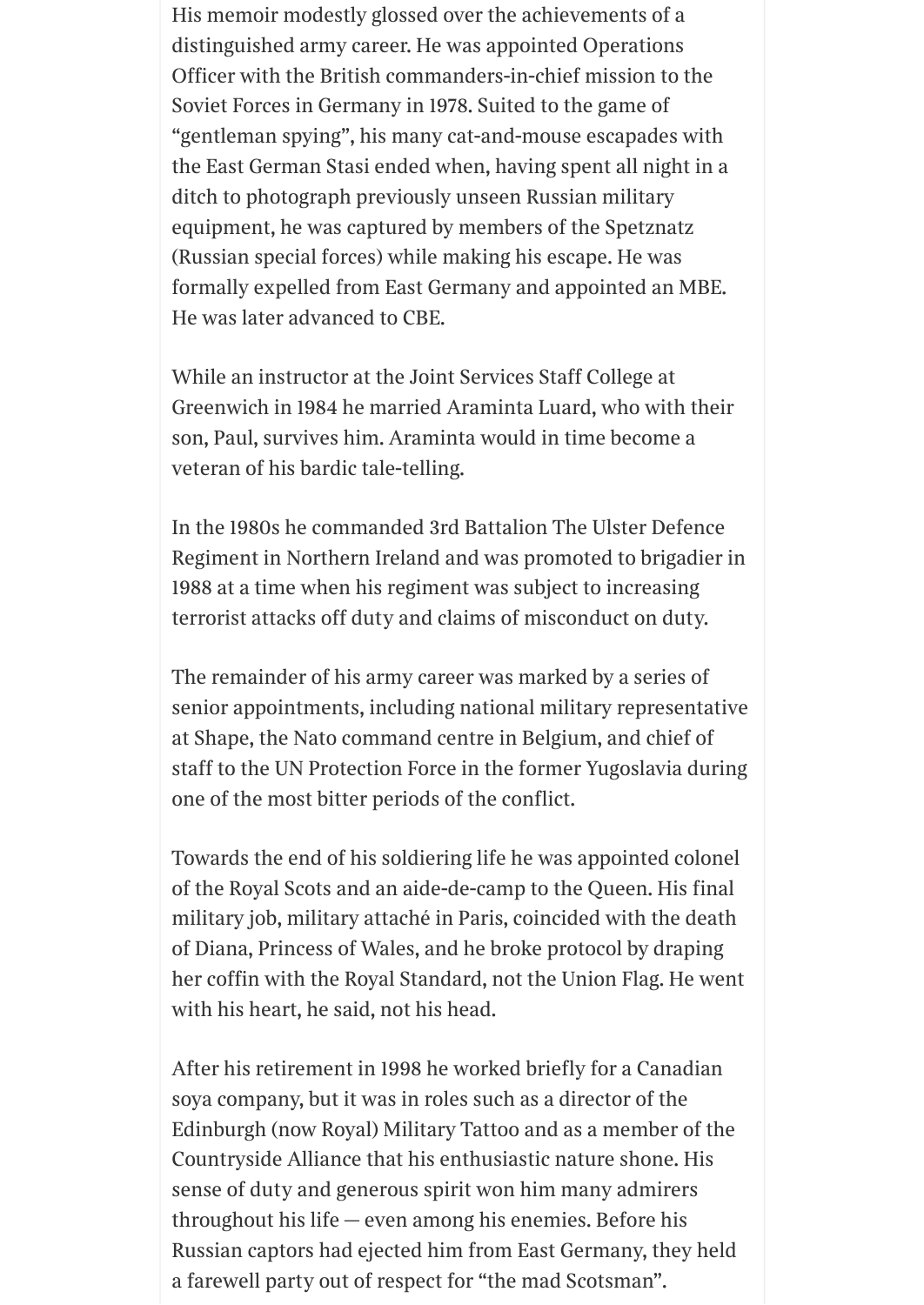## *Brigadier Charles Ritchie, CBE, was born on December 12, 1941. He died after a short illness on December 16, 2020, aged 79*

**[Obituaries](https://www.thetimes.co.uk/topic/obituary)** 

**A** [BACK](#page-0-0) TO TOP

# 

GET IN TOUCH

| About us                              | Contact us    |
|---------------------------------------|---------------|
| Help                                  | The Times E   |
| The Sunday Times Editorial Complaints | Place an anno |
| Classified advertising                | Display adver |
| The Times corrections                 | The Sunday    |
| Careers                               |               |

#### MORE FROM THE TIMES AND THE SUNDAY TIMES

The Times [e-paper](http://epaper.thetimes.co.uk/the-times)

Times [Currency Services](https://www.timescurrencyservices.co.uk/)

Times Print [Gallery](https://times.newsprints.co.uk/?utm_source=the_times)

Times [Crossword](https://www.thetimes.co.uk/puzzleclub/crosswordclub/) Club

[Times+](https://www.mytimesplus.co.uk/)

Times Expert [Traveller](https://www.thetimes.co.uk/expert-traveller)

[Schools](http://www.thesundaytimes.co.uk/parentpower) Guide

Best [Places](https://www.thetimes.co.uk/article/best-places-to-live-sunday-times-3qkwjnvrm) to Live

[Sportswomen of](https://www.sportswomenoftheyear.co.uk/) the Year Awards

[Podcasts](https://www.thetimes.co.uk/podcasts)

© Times Newspapers Limited 2021. Registered in England No. 894646. Registered office: 1 London Bridge Street, SE1 9GF.

Privacy [& cookie](https://www.newsprivacy.co.uk/single/) policy and the control of the [Licensing](http://www.newslicensing.co.uk/)

Cookie settings Site [map](https://www.thetimes.co.uk/html-sitemap/)

[Topics](https://www.thetimes.co.uk/html-topic-sitemap/) [Commissioning](https://www.thetimes.co.uk/static/commissioning-terms/) terms